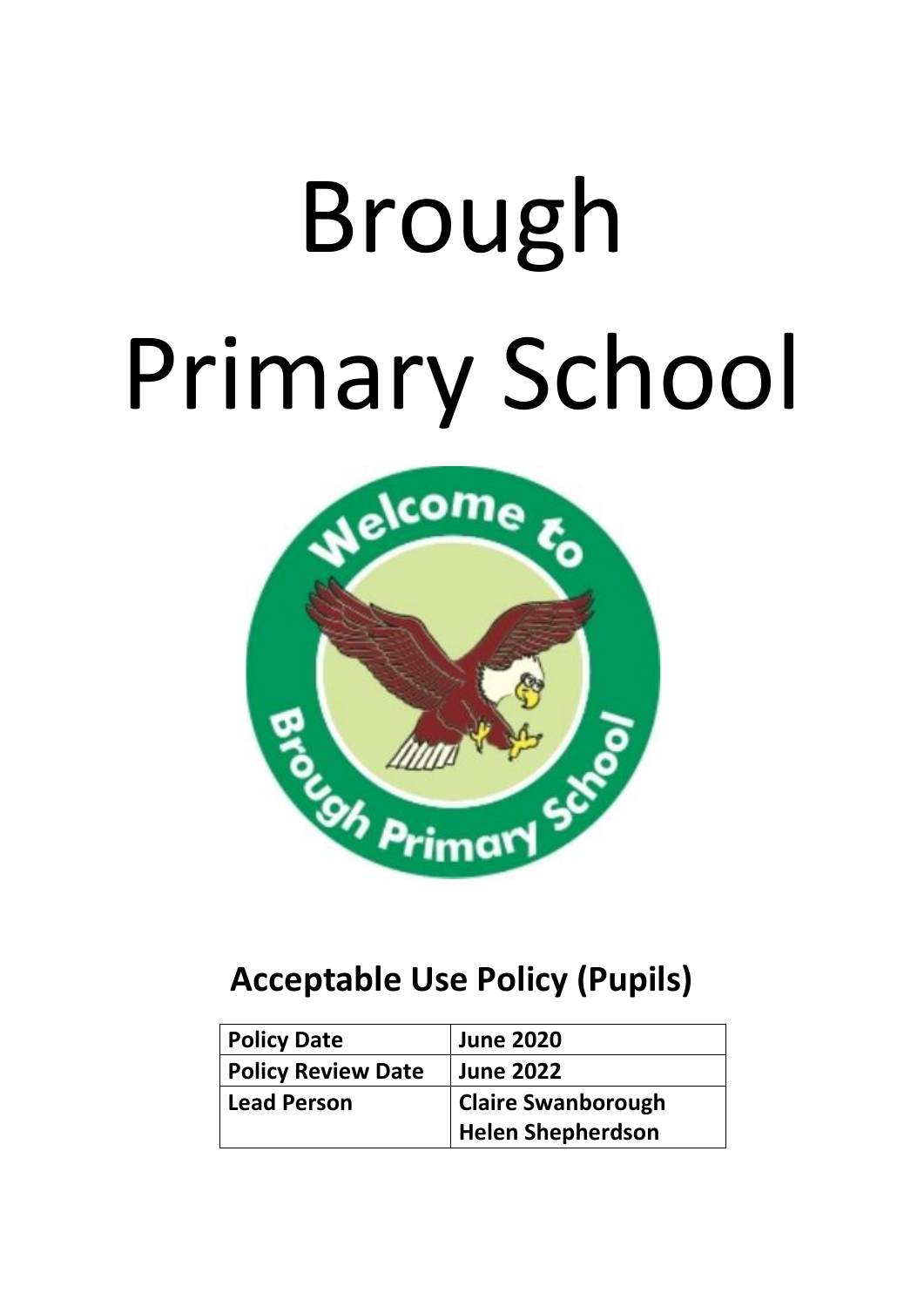**Related Policies:** Online Safety Policy, Computing Policy, Acceptable Use Policies (staff/parents), Anti-Bullying Policy (Cyber Bullying), Social Media Policy

#### **Introduction:**

This policy outlines the acceptable use of digital technologies by pupils at Brough Primary School.

Digital technologies have become integral to the lives of children and young people, both within schools and outside school. These technologies are powerful tools, which open up new opportunities for everyone. These technologies can stimulate discussion, promote creativity and stimulate awareness of context to promote effective learning. Young people should have an entitlement to safe internet access at all times.

## **Aims:**

#### **This Acceptable Use Agreement is intended to ensure:**

- that young people will be responsible users and stay safe while using the internet and other digital technologies for educational, personal and recreational use.
- that school systems and users are protected from accidental or deliberate misuse that could put the security of the systems and will have good access to digital technologies to enhance their learning and will, in return, expect the pupils to agree to be responsible users.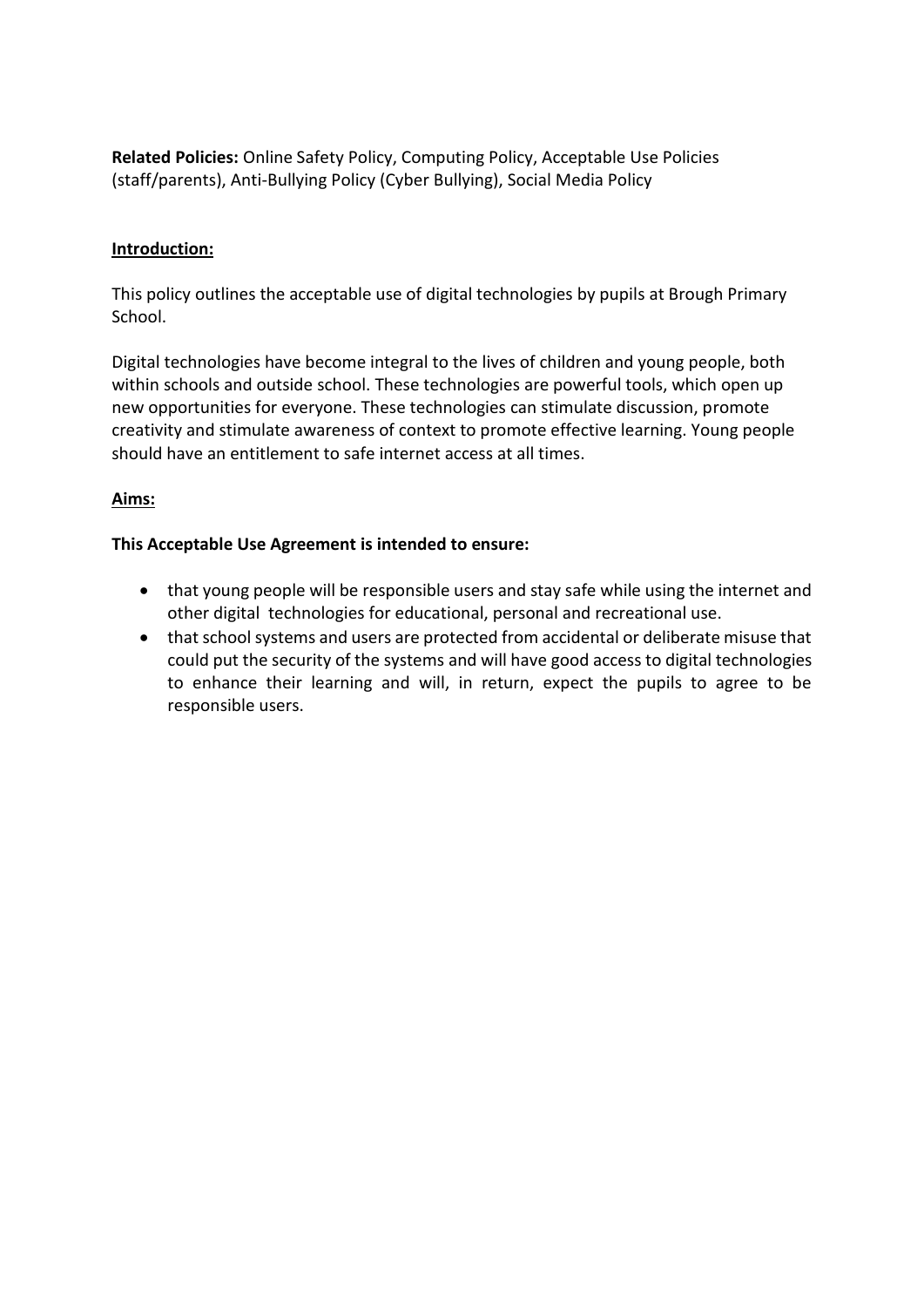# **Acceptable Use for Pupils Policy Agreement**

Pupils must use school systems in a responsible way, to ensure that there is no risk to their safety or to the safety and security of the systems and other users.

## **For my own personal safety:**

- I understand that the school will monitor my use of the systems, devices and digital communications.
- I will keep my username and password safe and secure I will not share it, nor will I try to use any other person's username and password. I understand that I should not write down or store a password where it is possible that someone may steal it.
- I will be aware of "stranger danger", when I am communicating on-line. I will not arrange to meet anyone that I talk to on-line.
- I will not disclose or share personal information about myself or others when on-line (this could include names, addresses, email addresses, telephone numbers, age, gender, educational details, financial details etc )
- I will immediately report any unpleasant or inappropriate material or messages or anything that makes me feel uncomfortable when I see it on-line

## **I understand that everyone has equal rights to use technology as a resource and:**

- I understand that the school systems and devices are primarily intended for educational use and that I will not use them for personal or recreational use unless I have permission.
- I will not use the school systems or devices for on-line gaming, making purchases, file sharing, or video broadcasting (eg YouTube).
- I will not try to access social media accounts using the school systems.

## **I will act as I expect others to act toward me:**

- I will respect others' work and property and will not access, copy, remove or otherwise alter any other user's files, without the owner's knowledge and permission.
- I will be polite and responsible when I communicate with others, I will not use strong, aggressive or inappropriate language and I appreciate that others may have different opinions.
- I will not take or distribute images of anyone without their permission.

## **I recognise that the school has a responsibility to maintain the security and integrity of the technology it offers me and to ensure the smooth running of the school:**

- I will only use my own personal devices (mobile phones / USB devices etc) in school if I have permission. I understand that, if I do use my own devices in the school, I will follow the rules set out in this agreement, in the same way as if I was using school equipment.
- I understand the risks and will not try to upload, download or access any materials which are illegal or inappropriate or may cause harm or distress to others, nor will I try to use any programmes or software that might allow me to bypass the filtering / security systems in place to prevent access to such materials.
- I will not install or attempt to install or store programmes of any type on any school device, nor will I try to alter computer settings.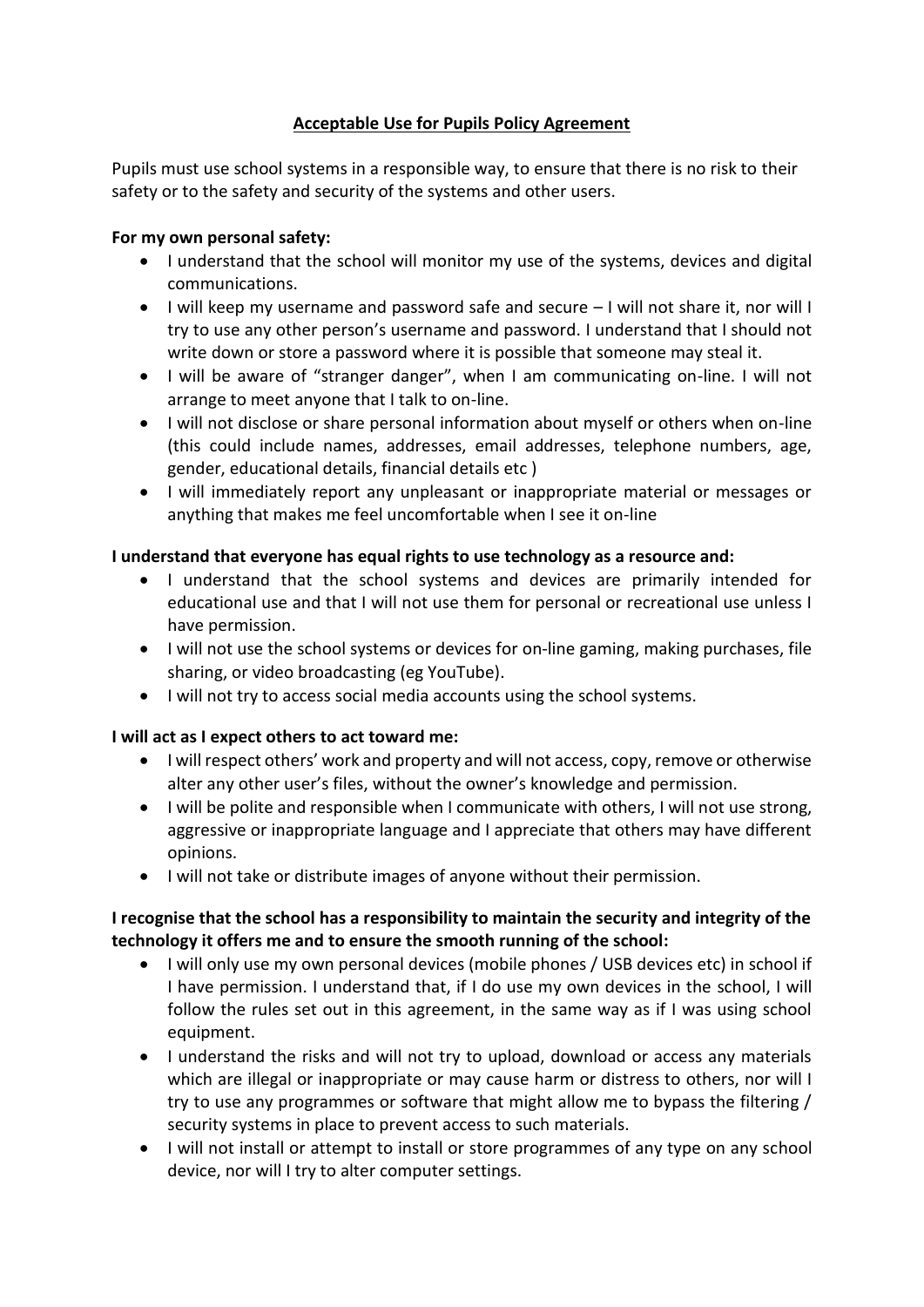#### **I understand that I am responsible for my actions, both in and out of school:**

- I understand that the school also has the right to take action against me if I am involved in incidents of inappropriate behaviour, that are covered in this agreement, when I am out of school and where they involve my membership of the school community (examples would be cyber-bullying, use of images or personal information).
- I understand that if I fail to comply with this Acceptable Use Policy Agreement, I will be subject to disciplinary action and parents/carers will be informed.

**Please complete the sections on the next page to show that you have read, understood and agree to the rules included in the Acceptable Use Agreement. If you do not sign and return this agreement, access will not be granted to school systems and devices.**

## **Acceptable Use Agreement for and Key Stage 2 Pupils**

This form relates to the *Acceptable Use for Pupils Policy Agreement*, to which it is attached.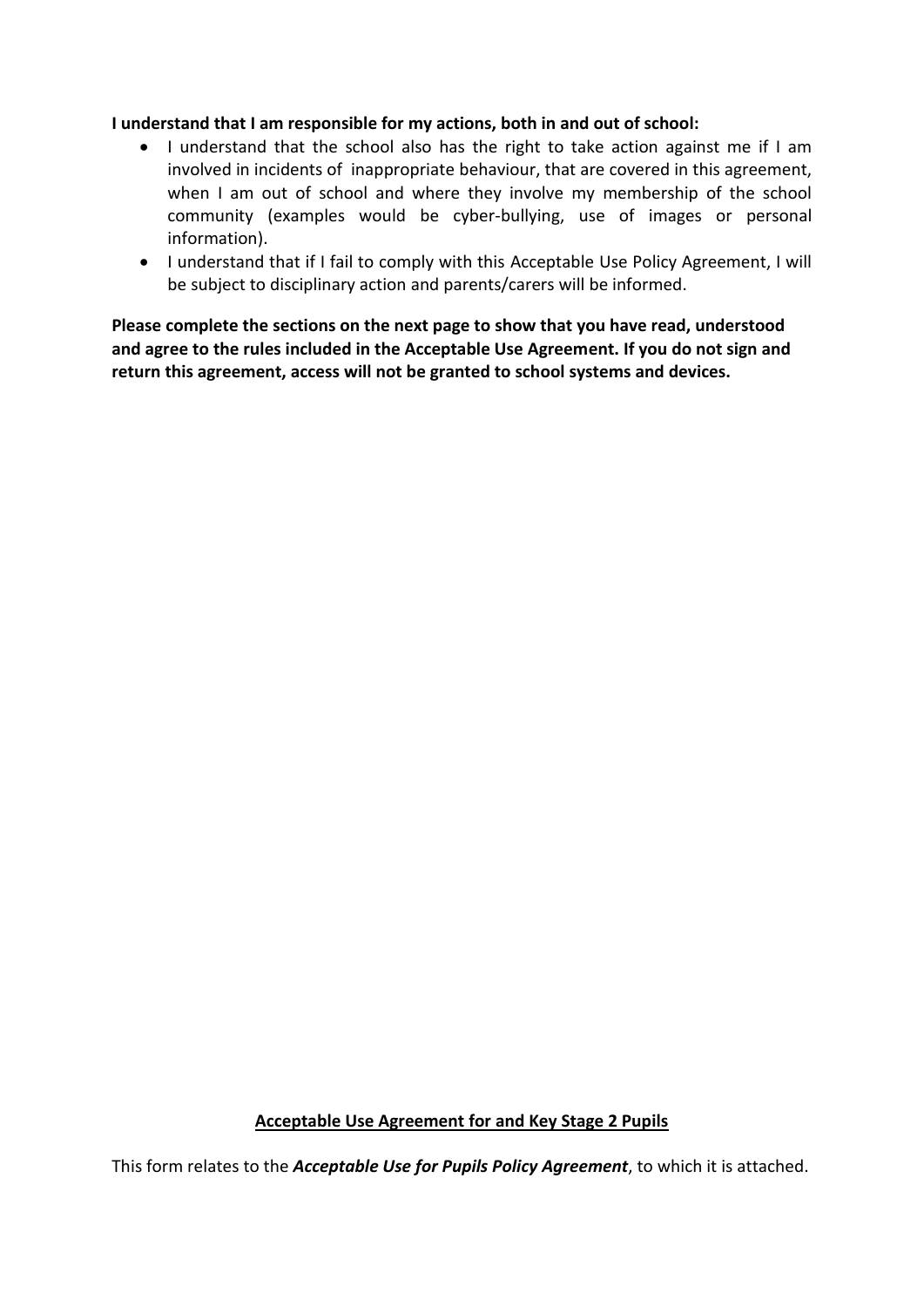Please complete the sections below to show that you have read, understood and agree to the rules included in the *Acceptable Use for Pupils Policy Agreement*. If you do not sign and return this agreement, access will not be granted to school systems.

I have read and understand the above and agree to follow these guidelines when:

- I use the school systems and devices (both in and out of school)
- I use my own devices in the school (when allowed) e.g. mobile phones, USB devices, cameras etc.
- I use my own equipment out of the school in a way that is related to me being a member of this school eg communicating with other members of the school, accessing school website etc.

| Name of Pupil: | Year Group:    |
|----------------|----------------|
|                | ----           |
| Signed:        | -------------- |

## **Acceptable Use Agreement for Foundation Stage and Key Stage 1 Pupils**